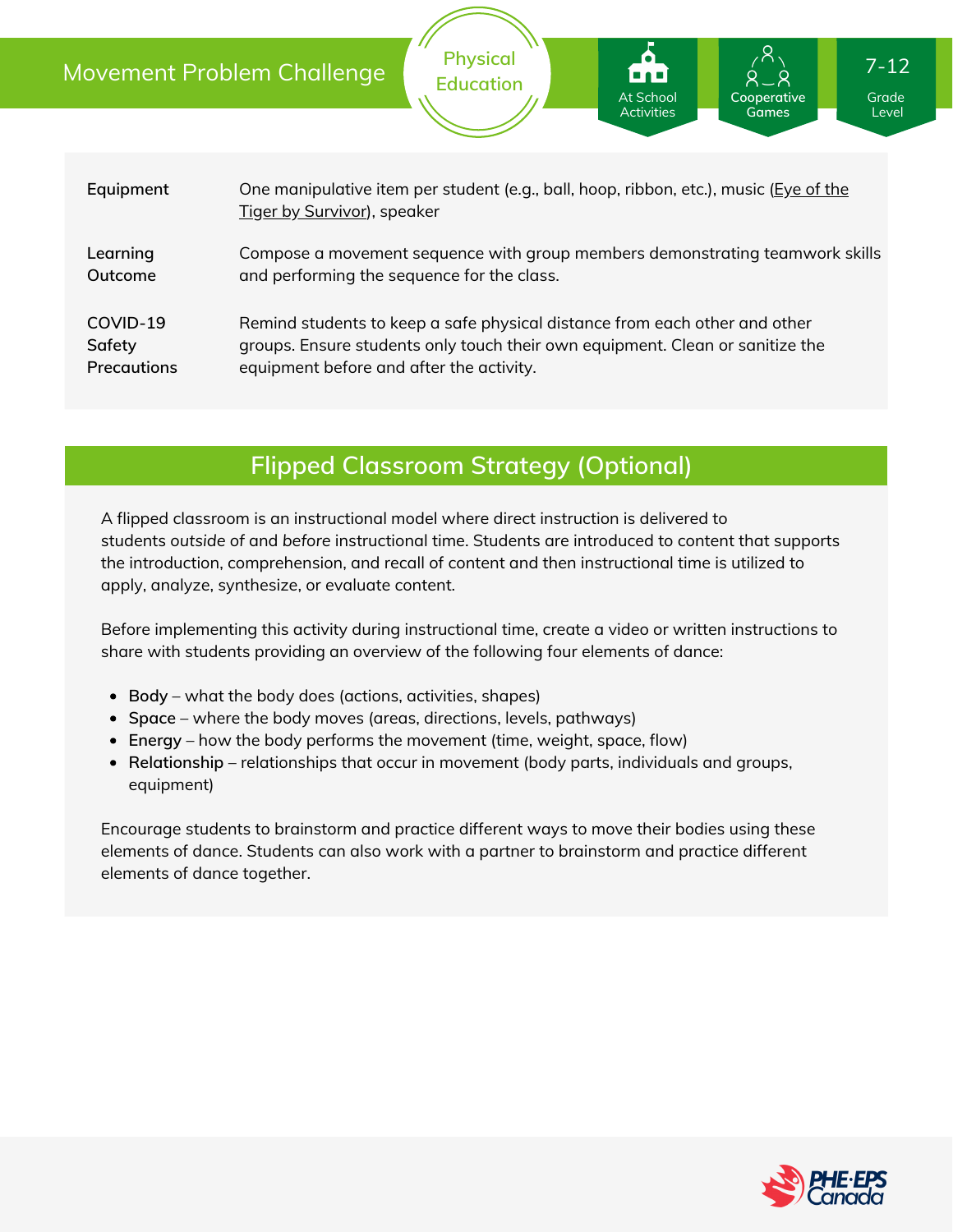## **Activity Description**

**Physical**

Choose a number of different equipment items that students can manipulate (e.g., ball, hoop, ribbon, etc.) and place them around the space. Discuss with students how they can move their bodies with and without others in, around, and through the environment.

Introduce or review movement concepts from all four of the major elements of dance:

- **Body** what the body does (actions, activities, shapes)
- **Space** where the body moves (areas, directions, levels, pathways)
- **Energy** how the body performs the movement (time, weight, space, flow)
- **Relationship** relationships that occur in movement (body parts, individuals and groups, equipment)

Consider posting the elements of dance or providing each group with a handout.

If utilizing a flipped classroom approach, remind students to apply what they learned or reviewed about the elements of dance from the video or instructions they viewed before the activity.

Introduce students to the different learning roles below and invite groups to decide on a learning role for each group member.

**Coach** – teaches skills; demonstrates; ensures everyone is heard

**Equipment Manager** – suggests equipment to group; considers how equipment should be utilized in the movement sequence

**Encourager** – motivates everyone to become involved; provides positive verbal and non-verbal encouragement

**Timer** – provides updates on remaining time; keeps everyone on task

**Music Controller** – turns on, off, and pauses music throughout the activity

Divide students into groups of 5 and ask each student to choose one item to manipulate. In their groups, student choreograph a 64-count dance sequence to the song Eye of the Tiger by Survivor. The end product should be a synchronized dance that include ideas from all group members. The choreography must also include each student's manipulative item being utilized at least one time. Share the following questions with groups to support them with developing their choreography:

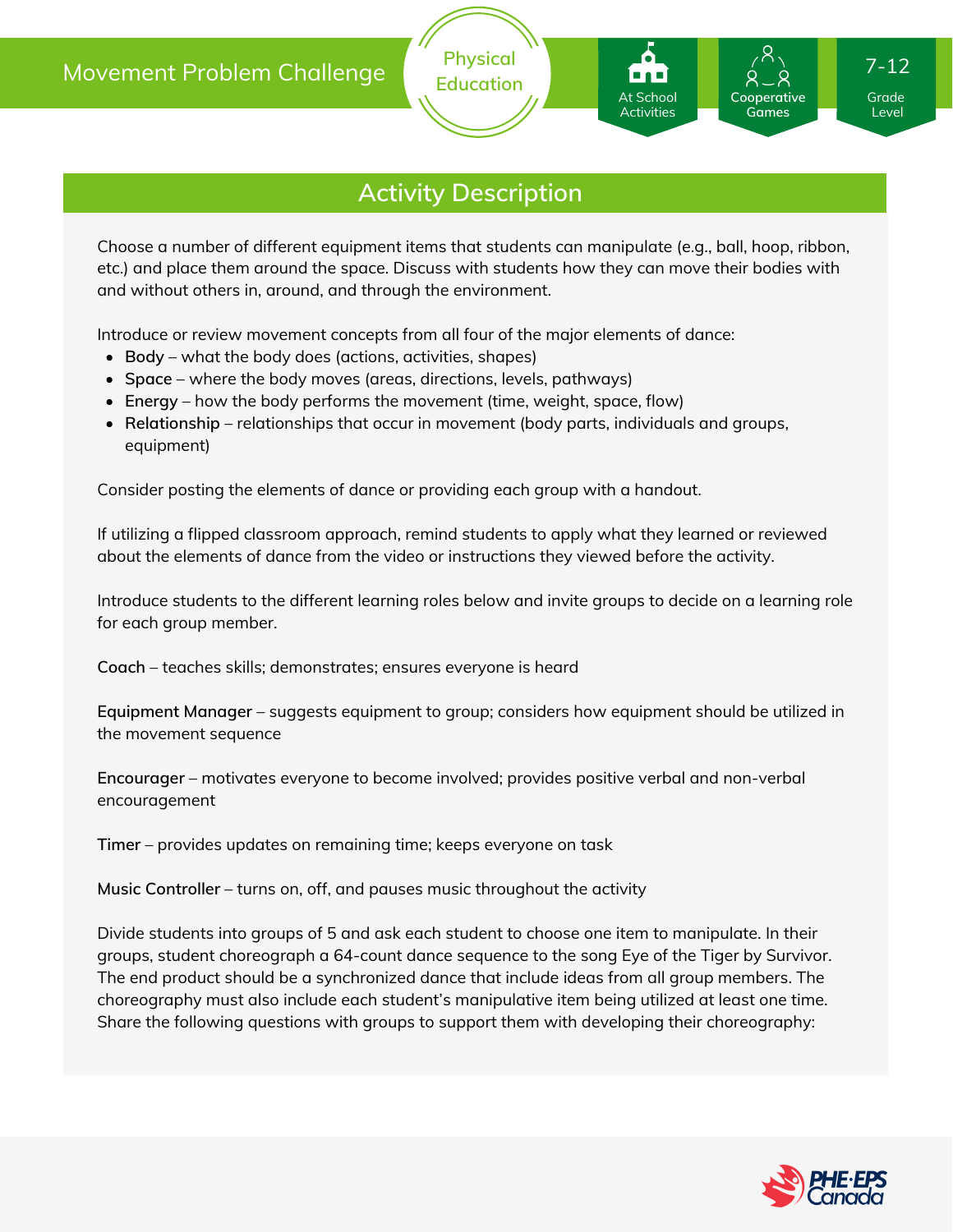### Movement Problem Challenge



## **Activity Description**

**Physical Education**

- What formations will you use? Single line? Double line that switches places? Circle? Double circle? Square?
- Will there be partner work or groups of 2 or 3 within the dance?
- Which way will you face?
- Will you all face the same way? Will you turn? Will you all turn at the same time? Why? What affect does that have on the audience?
- How will each group member utilize their manipulative? Will it be used more than once? Where will it be placed when it is not being used?
- Will you start moving your body with the first beat of the song or will there be a pause? Will movement be fast, medium or slow? When?
- Will you travel? How? On the floor? In the air?
- What levels will be used? Speeds? Flow? Force of your body/the implement?
- When will you use the whole body, part of the body?

# **Physical Education Competencies**



#### **MOVE**

**Develop psychomotor skills, tactics, and strategies that facilitate a variety of physical activities across diverse environments.**



#### **THINK**

**Develop cognitive skills and strategies for a variety of movement contexts that facilitate critical thinking, decision making, and problem solving.**



#### **FEEL**

**Develop affective skills and strategies that facilitate healthy and safe relationships with themselves, with others, and with their environment.**

#### **ACT**

**Practice behaviour skills and strategies that facilitate movement competence and confidence.**



### **Reflection Questions**

Reflection is important to support learning during physical education. Consider asking students the reflection questions below and discuss the answers together.

- *What successes did your group have while creating the movement sequence? Challenges?*
- *How did the different learning roles support the implementation of the activity?*